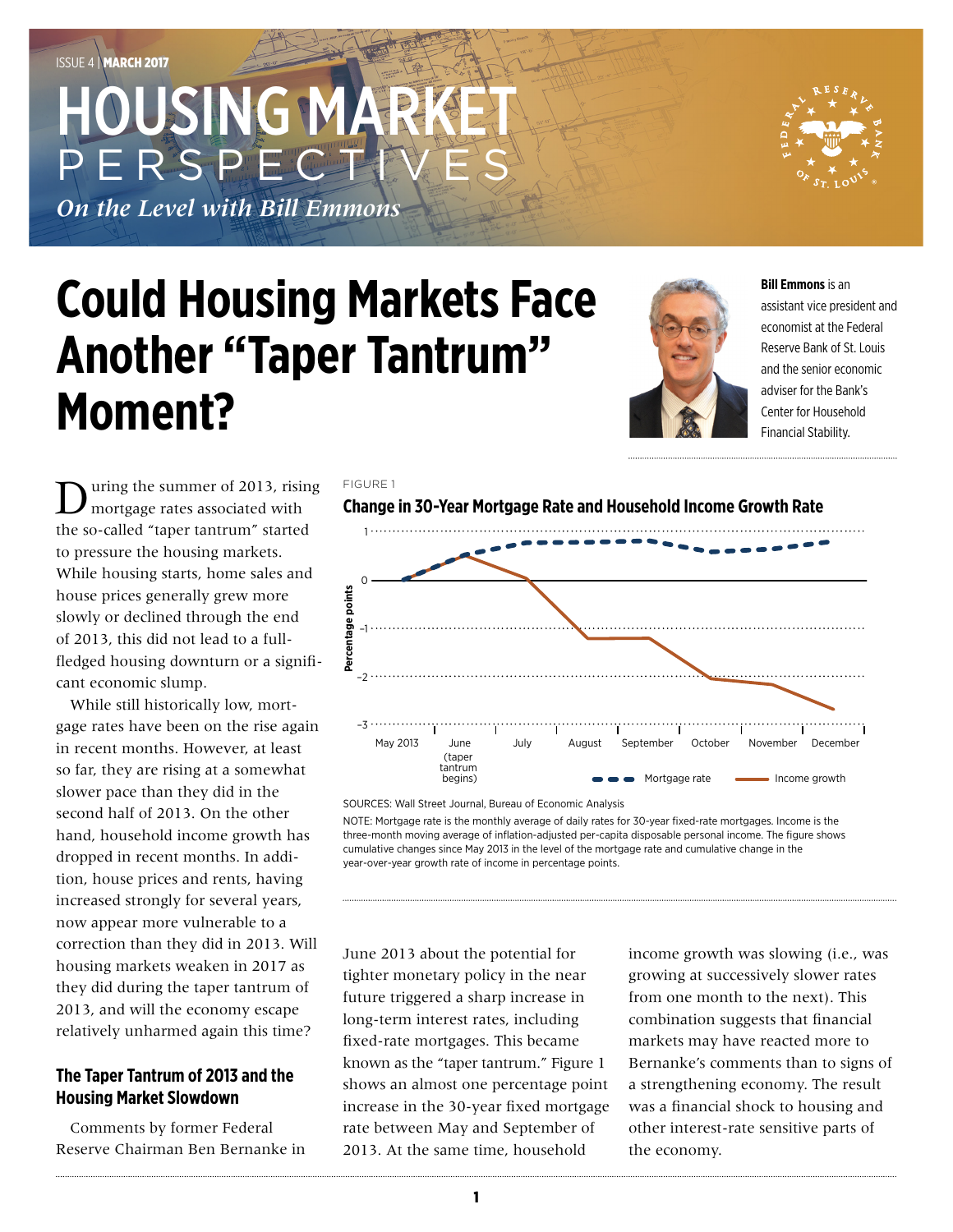Several housing market indicators reacted strongly to this rise in mortgage rates. Figure 2 shows that housing starts, home sales and mortgage applications—which include both home purchase and refinancing transactions—slowed sharply through the end of that year. By October, the year-over-year growth rate of housing starts had declined 30 percentage points from May. By December, home sales growth was about 15 percentage points lower than before the taper tantrum. The growth rate of mortgage applications had declined by almost 60 percentage points by the end of the year.

House prices and the month-tomonth cost of shelter—including both the rent paid by apartment dwellers and a measure of "implicit rent" that represents the cost of owning and occupying one's own house, termed "owners' equivalent rent"—also seemed to react modestly to higher mortgage rates. Figure 3 shows that, relative to price trends that were in place in May of 2013, both house prices and the cost of shelter rose a bit more slowly for a brief period. House prices also rose more slowly.

### **Will Housing Markets Follow the Same Pattern in 2017?**

Virtually all long-term interest rates increased in late 2016 and early 2017. Market commentators point to the outcome of the November 2016 election and a widely held view that fiscal policy changes may occur in 2017, raising economic growth or inflation, at least temporarily. At the same time, monetary policy is becoming more restrictive, which also could lift longer-term interest rates. At its March 2017 meeting, the Federal Open Market Committee raised its federal funds rate target by 0.25 percent to a range of 0.75 percent to

#### FIGURE 2

#### **Change in Year-Over-Year Growth Rates**



SOURCES: Census Bureau, National Association of Realtors, Mortgage Bankers Association.

NOTE: All series are seasonally adjusted. Housing starts and pending home sales are annualized number of housing units. Mortgage applications include both home-purchase and refinance transactions; the applications index equals 100 in the week ending Mar. 16, 1990. The figure shows cumulative changes in the year-over-year growth rates of each series in percentage points.





SOURCES: Federal Housing Finance Agency, Bureau of Labor Statistics.

NOTE: All series are seasonally adjusted. Excess FHFA inflation is calculated by subtracting the year-over-year growth rate of the all-items consumer price index (CPI) from the year-over-year growth rate of the FHFA purchase-only house-price index. Excess shelter inflation is calculated by subtracting the year-over-year growth rate of the all-items CPI from the year-over-year growth rate of the CPI shelter index. The figure shows cumulative changes since May 2013 in year-over-year growth rates of each measure in percentage points.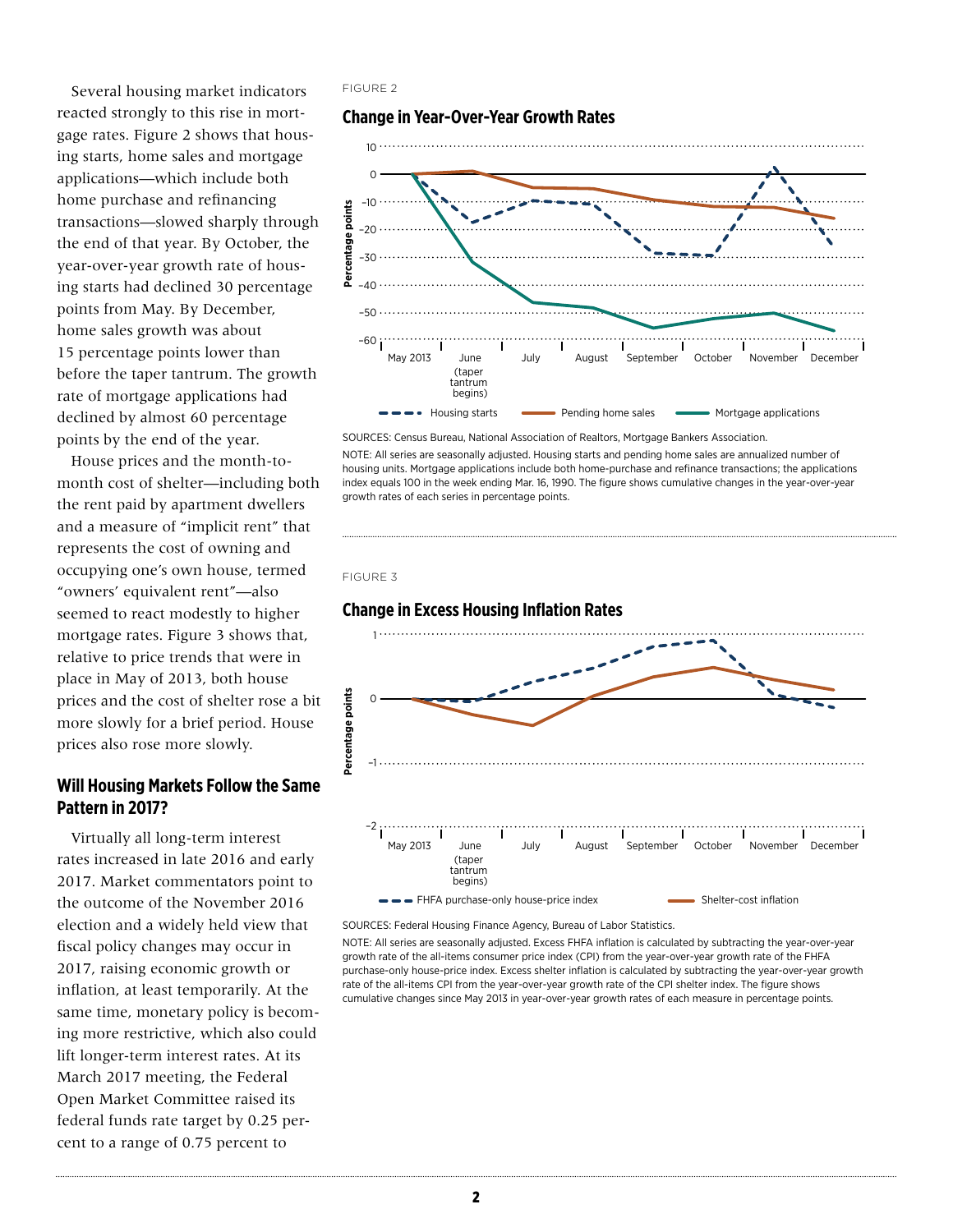1 percent, with the potential for future gradual increases this year if the economy performs in line with the FOMC's forecasts.

Figure 4 shows that mortgage rates have increased by more than one half of one percent through the first four post-election months, somewhat less than during the taper tantrum. As in 2013, a weakening trend in household income suggests that higher mortgage rates likely have more to do with anticipated policy changes than tangible signs of a stronger economy.

The growth rates of housing starts and home sales have declined in recent months, according to Figure 5. Mortgage applications have also slowed. These recent changes are similar to those seen during the taper tantrum.

In one respect, housing markets may be more vulnerable to higher mortgage rates now than they were in 2013. House prices and apartment rents have increased strongly in recent years, rising faster than household incomes in some parts of the country.<sup>1</sup> Figure 6 shows house prices, as well as the cost of shelter, appear to have slowed noticeably relative to their recent trends. Compared to overall inflation, housing-related measures of price pressures have decreased recently much more than they did during the taper tantrum.

# **Cautious Housing Outlook is Warranted**

Mortgage rates have increased less since the November election than they did during the taper tantrum. However, the housing recovery is at a more advanced stage now and may be more vulnerable to a correction. The strength of the overall economy also is unclear, as some forecasts of firstquarter GDP growth have recently declined below one percent.<sup>2</sup> Whether

#### FIGURE 4



#### **Change in 30-Year Mortgage Rate and Household Income Growth Rate**

SOURCES: Wall Street Journal, Bureau of Economic Analysis

NOTE: Mortgage rate is the monthly average of daily rates for 30-year fixed-rate mortgages. Income is the three-month moving average of inflation-adjusted per-capita disposable personal income. The figure shows cumulative changes since October 2016 in the level of the mortgage rate and cumulative change in the year-over-year growth rate of income in percentage points.

#### FIGURE 5

### **Change in Year-over-Year Growth Rates** 10  $\overline{O}$  $-10$ Percentage points **Percentage points** –20 –30  $-40$ –50  $-60$  ; Oct. 2016 November December January February March April May (election)  $\bullet$   $\bullet$  Housing starts  $\bullet$  Pending home sales Mortgage applications

SOURCES: Census Bureau, National Association of Realtors, Mortgage Bankers Association.

NOTE: All series are seasonally adjusted. Housing starts and pending home sales are annualized number of housing units. Mortgage applications include both home-purchase and refinance transactions; the applications index equals 100 in the week ending Mar. 16, 1990. The figure shows cumulative changes in the year-over-year growth rates of each series in percentage points.